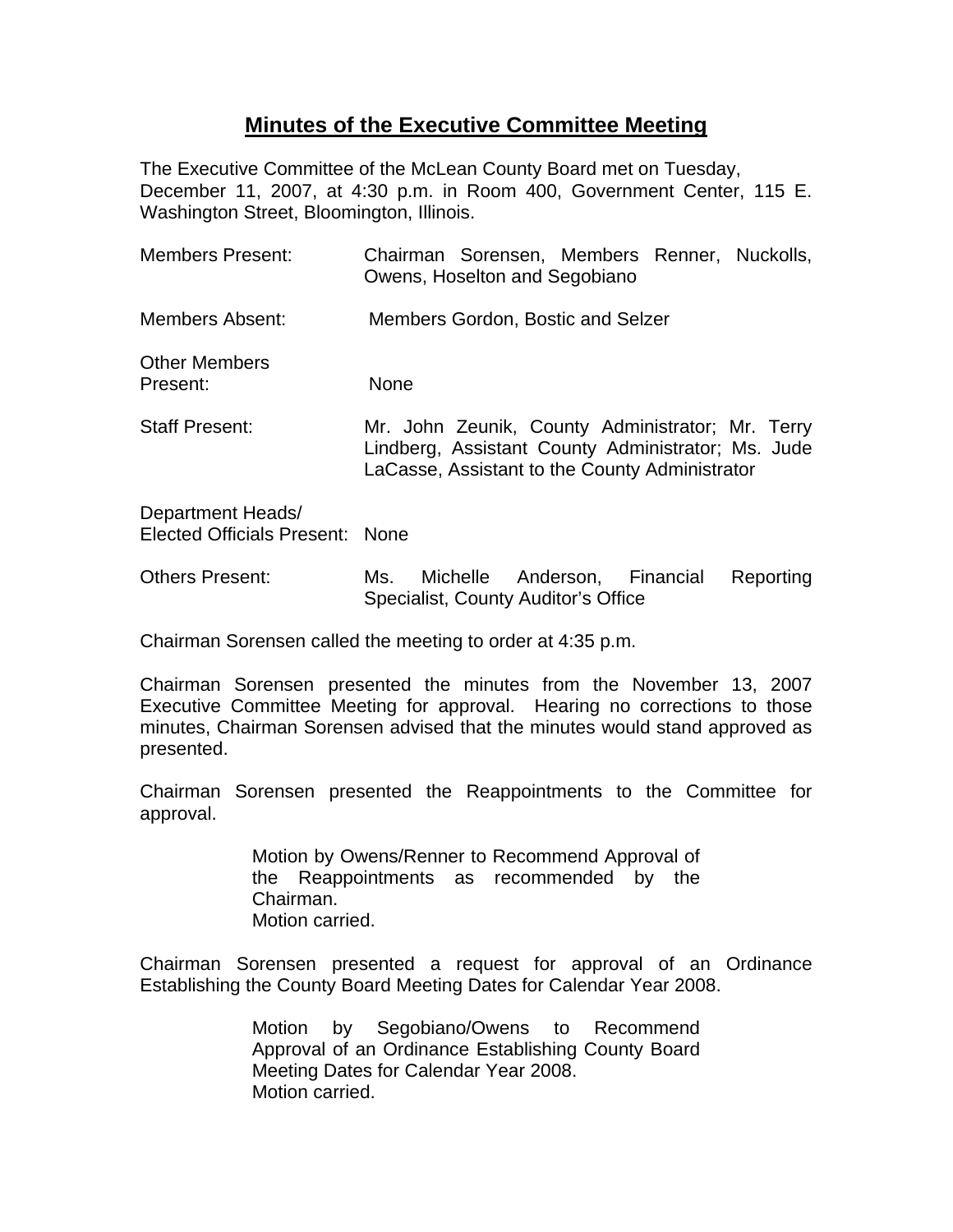Minutes of the Executive Committee December 11, 2007 Page Two

Chairman Sorensen presented a request for approval of an Ordinance Establishing a Holiday Schedule for County Employees for the Calendar Year 2008.

> Motion by Renner/Segobiano to Recommend Approval of an Ordinance Establishing a Holiday Schedule for County Employees for the Calendar Year 2008. Motion carried.

Chairman Sorensen presented a request for approval of an Emergency Appropriation Ordinance Amending the 2007 Combined Annual Appropriation and Budget Ordinance (for SHOWBUS and Safe Havens Grants) – County Board.

> Motion by Owens/Hoselton to Recommend Approval of an Emergency Appropriation Ordinance Amending the 2007 Combined Annual Appropriation and Budget Ordinance (for SHOWBUS and Safe Havens Grants) – County Board. Motion carried.

Mr. Ben Owens, Vice Chairman, Finance Committee, reported that the Finance Committee brings three items for action to the Executive Committee. The first is a request for approval of an Intergovernmental Agreement for Rural Public Transportation between McLean, Livingston, Ford, Iroquois and DeWitt Counties – Building and Zoning. Mr. Owens explained that this Agreement amends the Rural Public Transportation Intergovernmental Agreement to add DeWitt County.

> Motion by Owens/Renner to Recommend Approval of an Intergovernmental Agreement for Rural Public Transportation between McLean, Livingston, Ford, Iroquois and DeWitt Counties – Building and Zoning. Motion carried.

Mr. Owens presented a request for approval of a Memorandum of Agreement between the McLean County Law Library, McLean County and the McLean County Bar Association – Circuit Court.

> Motion by Owens/Renner to Recommend Approval of a Memorandum of Agreement between the McLean County Law Library, McLean County and the McLean County Bar Association – Circuit Court. Motion carried.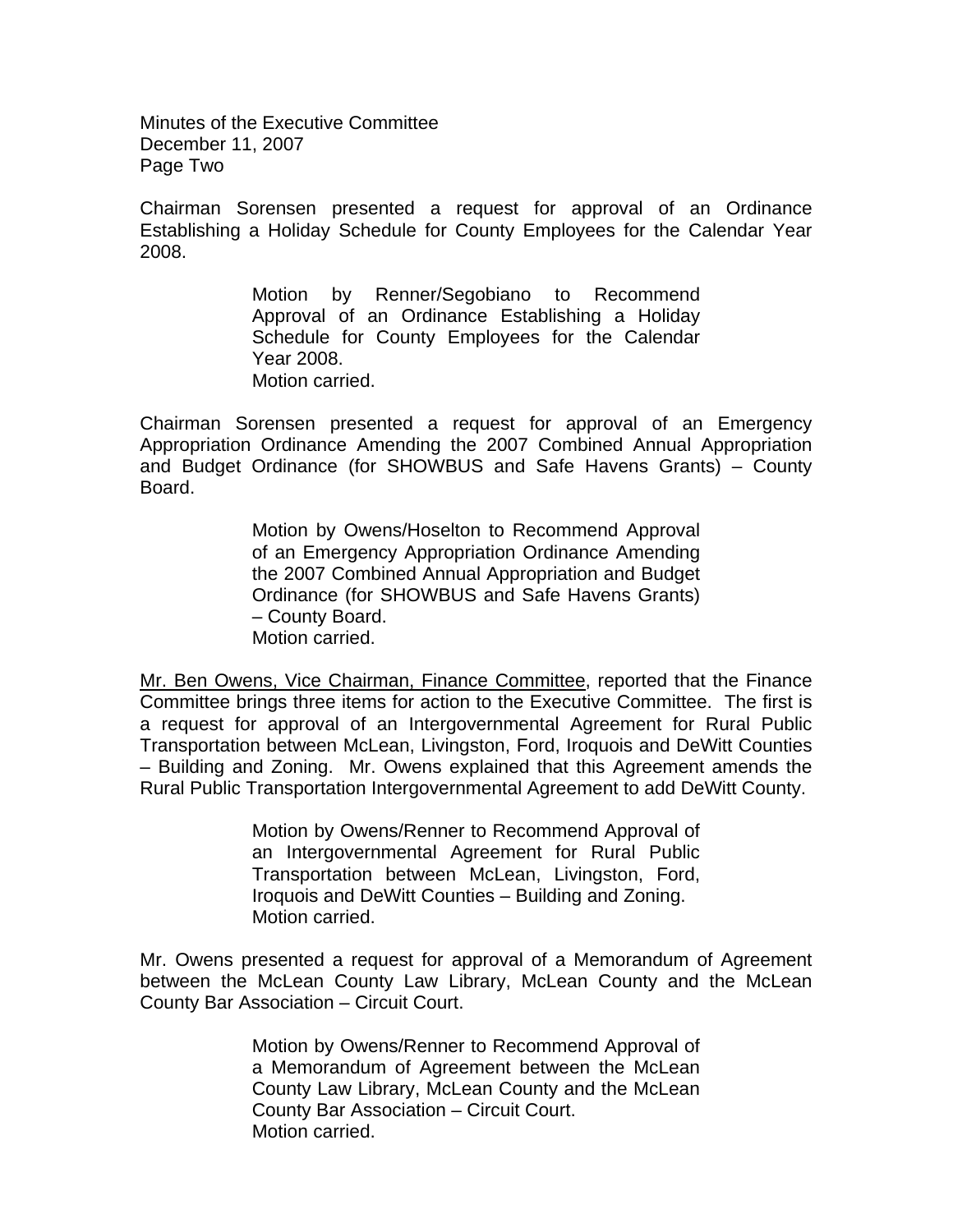Minutes of the Executive Committee December 11, 2007 Page Three

Mr. Owens presented a request for approval of an Ordinance of the McLean County Board Amending the 2007 Combined Appropriation and Budget Ordinance for Fund 0102 (Dental Sealant Grant) – Health Department

> Motion by Owens/Nuckolls to Recommend Approval of an Ordinance of the McLean County Board Amending the 2007 Combined Appropriation and Budget Ordinance for Fund 0102 (Dental Sealant Grant) – Health Department. Motion carried.

Chairman Sorensen asked if there were any questions or comments. Hearing none, he thanked Mr. Owens.

Mr. Tari Renner, Chairman, Justice Committee, reported that the Justice Committee brings several items for action to the Executive Committee. The first item is a request for approval of an Emergency Appropriation Ordinance Amending the Fiscal Year 2007 Combined Annual Appropriation and Budget Ordinance, General Fund 0001 – Circuit Court 0016.

> Motion by Renner/Nuckolls to Recommend Approval of an Emergency Appropriation Ordinance Amending the Fiscal Year 2007 Combined Annual Appropriation and Budget Ordinance, General Fund 0001 – Circuit Court 0016. Motion carried.

Mr. Renner presented a request for approval of the Illinois State Police Task Force Six Multi-Jurisdictional Narcotics Unit Grant #405220 – Sheriff's Department.

> Motion by Renner/Owens to Recommend Approval of an Illinois State Police Task Force Six Multi-Jurisdictional Narcotics Unit Grant #405220 – Sheriff's Department.

Mr. Segobiano commented that he read an article in *The Pantagraph* indicating that the City of Bloomington is considering withdrawing from the Task Force Six. Mr. Zeunik replied that the City of Bloomington, at one time, considered pulling out of Task Force Six or some other entity to operate independently. He advised that he will find out the status of Bloomington's participation with Task Force Six. Mr. Zeunik noted that he will have a report before the Board Meeting.

Motion carried.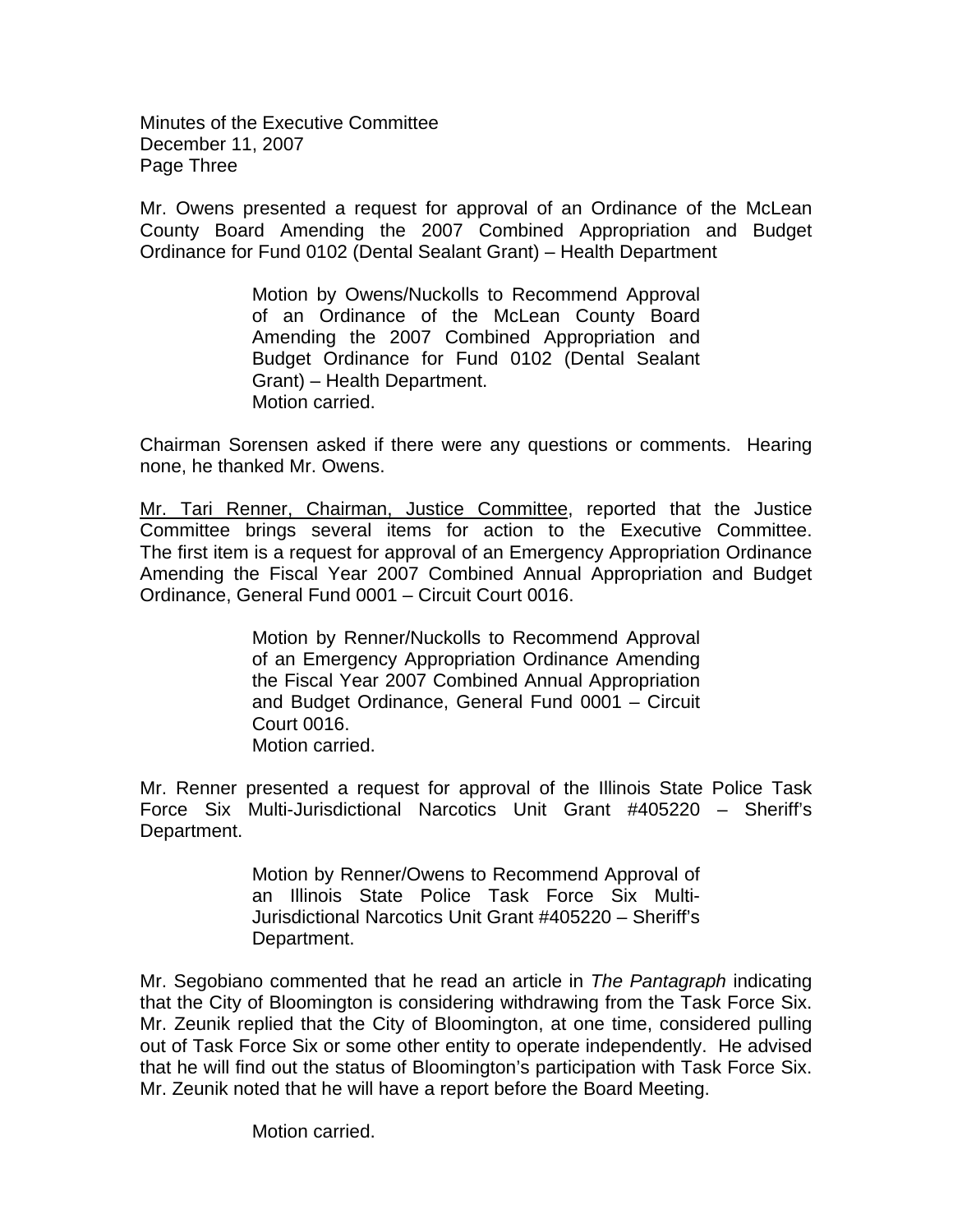Minutes of the Executive Committee December 11, 2007 Page Four

Mr. Renner presented a request for approval of a Resolution of the McLean County Board Authorizing participation as a member in the Illinois Emergency Management Mutual Aid System Response pursuant to an Intergovernmental Agreement by and between the County of McLean and the Illinois Emergency Services Management Association – E.M.A.

> Motion by Renner/Nuckolls to recommend approval of a Resolution of the McLean County Board Authorizing participation as a Member in the Illinois Emergency Management Mutual Aid System Response pursuant to an Intergovernmental Agreement by and between the County of McLean and the Illinois Emergency Services Management Association – E.M.A.

Mr. Hoselton asked for a review on this Resolution. Mr. Zeunik advised that this Resolution is patterned after the Illinois Law Enforcement Assistance System (ILEAS) and the Fire Department system, which is MABIS. He indicated that this provides the same sort of assistance for Emergency Management Agencies across the State.

Mr. Segobiano indicated that he talked with Bloomington and Normal Fire Fighters who feel that this Agreement is not a cohesive Agreement. He pointed out that, since the County dissolved the Emergency Squad, it appears that Bloomington, Normal and the rural Fire Departments are all working independently. Mr. Zeunik replied that this Agreement specifically has to do with the Emergency Management Agency. He stated that it formalizes the ability to provide mutual assistance between Counties. Mr. Zeunik added that this is already being done, absent this Agreement, in Macon County and other Counties where they have had weather related problems. This Agreement simply formalizes the assistance in terms of a separate Agreement for the Emergency Management Agencies.

Mr. Segobiano expressed concern that this will eventually cost the taxpayers money.

Chairman Sorensen asked for a vote on the Motion.

Motion carried.

Chairman Sorensen asked if there were any additional questions or comments. Hearing none, he thanked Mr. Renner.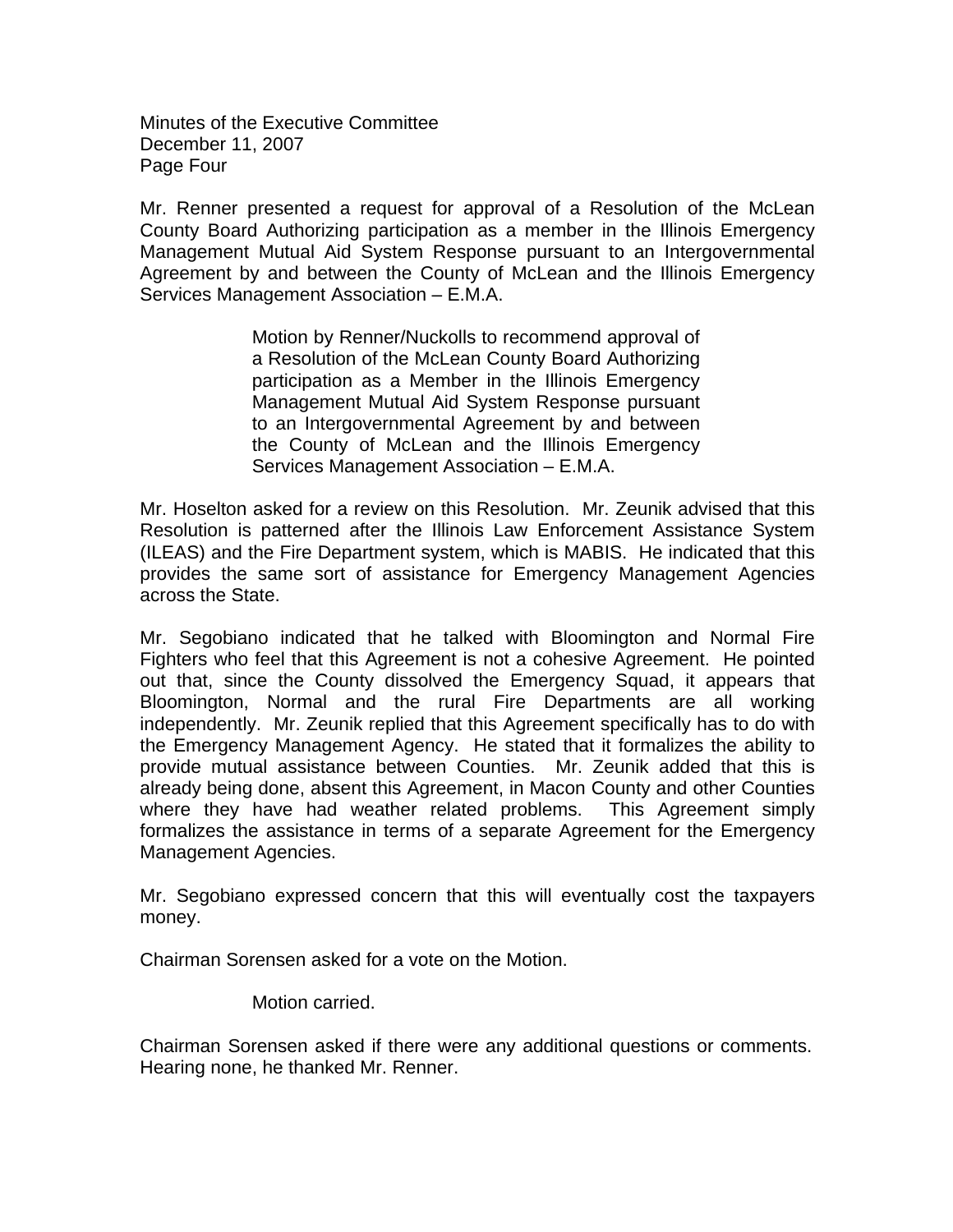Minutes of the Executive Committee December 11, 2007 Page Five

Mr. George Gordon, Chairman, Land Use and Development Committee, was unable to attend the meeting. Chairman Sorensen reported that the Land Use and Development Committee brings no items for action to the Executive Committee.

Ms. Diane Bostic, Chairman, Property Committee, was unable to attend the meeting. Therefore, Chairman Sorensen reported that the Property Committee brings no items for action to the Executive Committee.

Mr. Stan Hoselton, Chairman, Transportation Committee, reported that the Transportation Committee brings no items for action to the Executive Committee. He recommended that the members review the items that will be submitted to the Board next week.

Mr. John Zeunik, County Administrator, indicated that he had nothing to report to the Committee, but would answer any questions.

Under Other Business and Communications, Mr. Segobiano expressed concern regarding the Water Resource Study. He cited the water crisis in Georgia. Mr. Segobiano indicated that he is disturbed that the City of Bloomington is considering drilling wells within the corporate limits of the City as a source of water for the City, noting particular concern for the small communities in McLean County. Mr. Segobiano reminded the Committee that, in the archives, there is a Water Resource Study. He asked that the County Board be kept apprised on what is going on and what should be done with the Mahomet Aquifer.

Mr. Segobiano recommended that the Board be notified on the status of the longrange agreement between the three governmental bodies regarding water plans. He further recommended that a joint meeting be held between Bloomington, Normal and the County to discuss this situation and to determine a course of action.

Mr. Segobiano expressed a general unease that Bloomington is independently making decisions regarding water resources, Task Force Six, etc. He further expressed his belief that the County needs to be an equal partner with Bloomington and Normal on all of the Intergovernmental Agreements, including Task Force Six and the Water Resource Study. Mr. Segobiano also cited the East Side Bypass and the Enbridge Pipeline as potential issues facing the County. He noted that he distributed an article in the County Board member's mailboxes regarding the Enbridge Pipeline.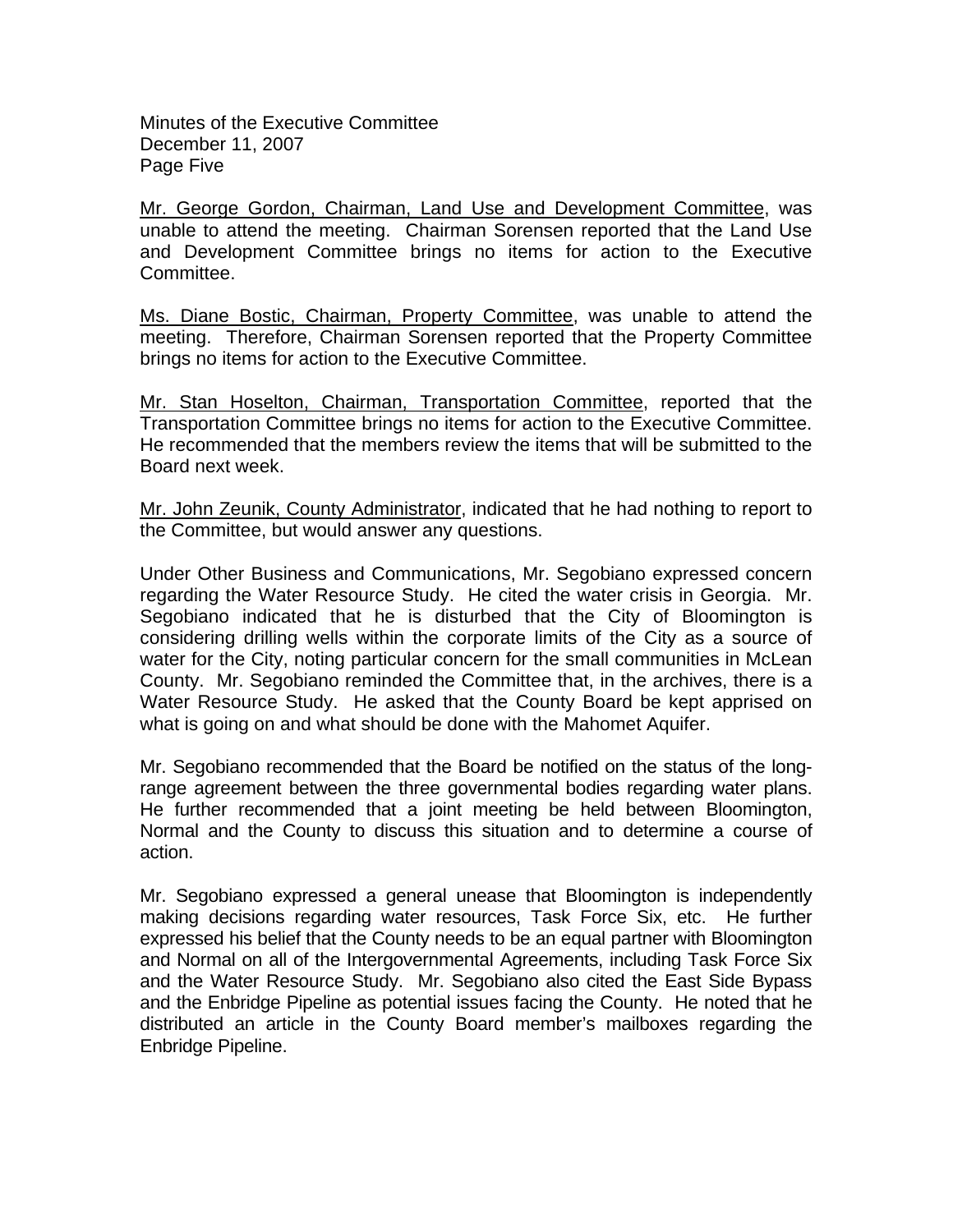Minutes of the Executive Committee December 11, 2007 Page Six

Mr. Hoselton advised that, several years ago, the County Association of Mayors was established. He stated that the City of Bloomington, at that time, wanted to connect the water supply of the rural communities to form a network. Mr. Hoselton advised that the Association of Mayors rejected the idea. He noted that several townships in the southwest part of the County organized their own Water Authorities. Mr. Hoselton agreed with Mr. Segobiano that the County has not been kept informed on ideas or decisions made by the City of Bloomington.

Mr. Segobiano informed the Committee that the Enbridge Pipeline is considering laying the pipeline underneath the Mackinaw River. He expressed concern on how this may affect the water supply.

Mr. Segobiano reiterated his desire that the County be treated as an equal partner with Bloomington and Normal.

Mr. Owens advised that, when he first came on the Board in 2000, he remembers attending Intergovernmental meetings held between Bloomington, Normal and the County. He noted that he was told by former Chairman Sweeney that "they" (unnamed) did not want to hold Intergovernmental meetings.

Chairman Sorensen expressed his appreciation for the comments. He pondered the amount of money that the McLean County taxpayers have poured into the cooperative water studies over the years with the vision that a regional water source would be developed.

Mr. Nuckolls asked if the water study was disbanded as far as the governments are concerned. Mr. Zeunik replied that the study continues and, each year, the City of Bloomington, the Town of Normal and the County appropriate money to continue to have the Illinois Department of Natural Resources monitor the test wells that they drilled when they did their investigative study of the availability of water in the Mahomet Aquifer. Mr. Zeunik indicated that, each year, the Illinois Department of Natural Resources takes readings on the test wells and each year they update the report in terms of what they find in the recharge capacity and what the capability is of the Mahomet Aquifer. He stated that the reason nothing is moving forward on the Regional Water Study and the reason Bloomington is looking within the City for a water source is that the water authorities in Eastern Tazewell County and Western McLean County proposed a governmental structure that left the City, the Town and the County without a place at the table. He indicated that the water authorities declared that:

- $\triangleright$  They would provide the water;
- $\triangleright$  The City, Town and County must pay for the water;
- $\triangleright$  The City, Town and County could either help them treat the water or build their own water treatment plant;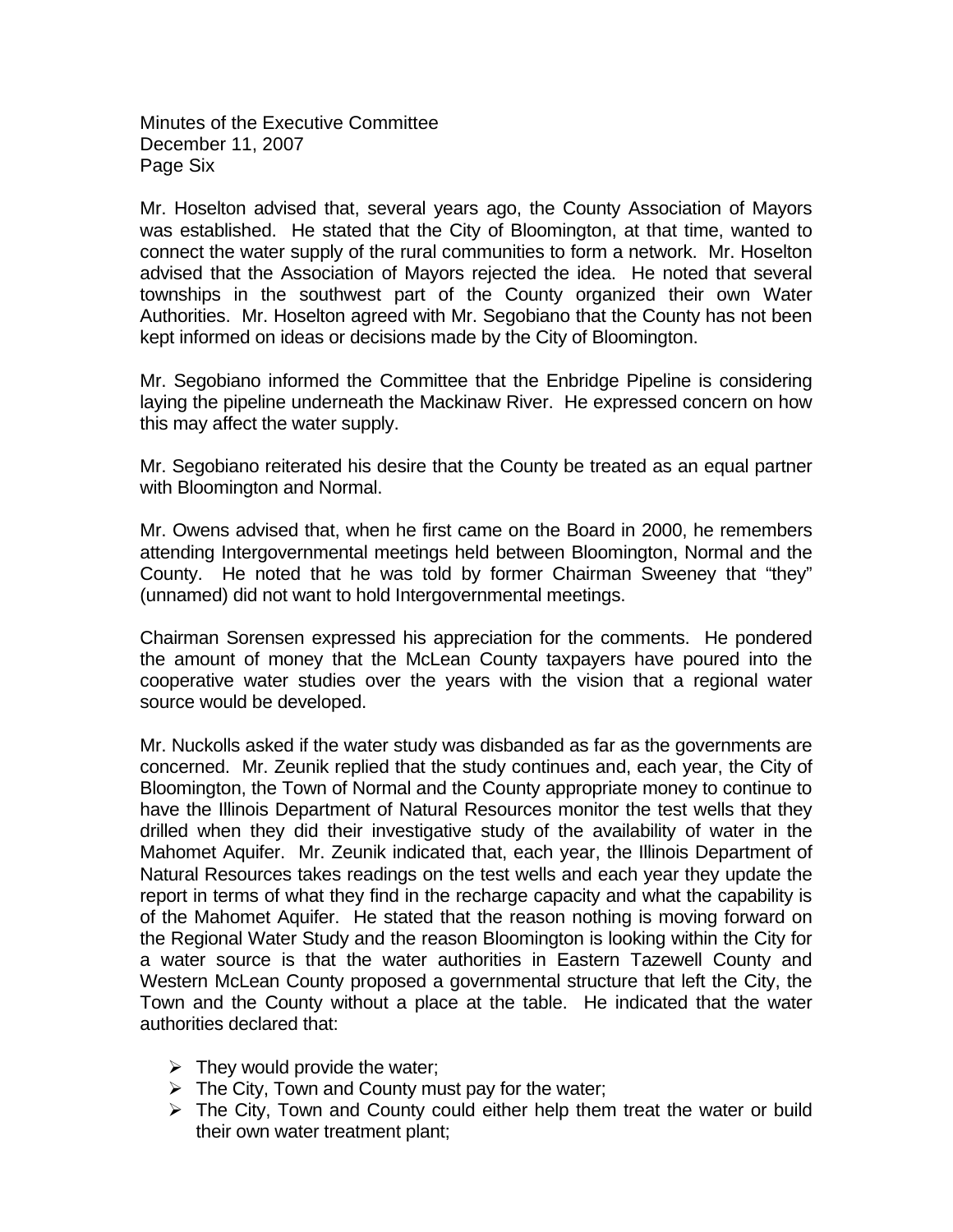Minutes of the Executive Committee December 11, 2007 Page Seven

 $\triangleright$  The City, Town and County would have no say in the governing structure.

Mr. Zeunik advised that the City of Bloomington found these conditions unacceptable. Since Bloomington would be the primary user as the Town of Normal does not need an additional water resource at this time, the Mayor and the City Manager decided they would not continue to negotiate with the water authorities. Mr. Zeunik stated that Bloomington, therefore, looked for other interim solutions that would give them an additional water supply.

Mr. Zeunik noted that the water authorities in Eastern Tazewell and Western McLean County do not have the ability to finance the development of the water system without a guaranteed contract from the City of Bloomington. He added that the only way the water authorities could go to the capital markets and issue bonds to build out the system is to have a guaranteed contract from a city the size of Bloomington who will buy millions of gallons of water every year. The City's position is that if they are going to be the primary customer, they should have some say in the operation and management of the water supply.

Mr. Lindberg advised that the City made an effort, prior to this, to consider building a regional water plant. The City needed commitments from all of the smaller municipalities to become customers, but the smaller communities were not interested. Mr. Lindberg added that the Town of Normal would like to have a regional sewer plant located downstream from them.

Mr. Segobiano recommended that the three governments, namely the City of Bloomington, the Town of Normal and the County of McLean, need to sit down at a table, face to face, to make a decision. He noted that the City holds a trump card, namely money. He pointed out that many of the small communities in the area may be engulfed by the growth of Bloomington and Normal.

Chairman Sorensen asked if there were any additional comments. Hearing none, he presented the November 30, 2007 bills as recommended and transmitted by the County Auditor for payment. The Prepaid Total is \$223,569.30 and the fund total is the same.